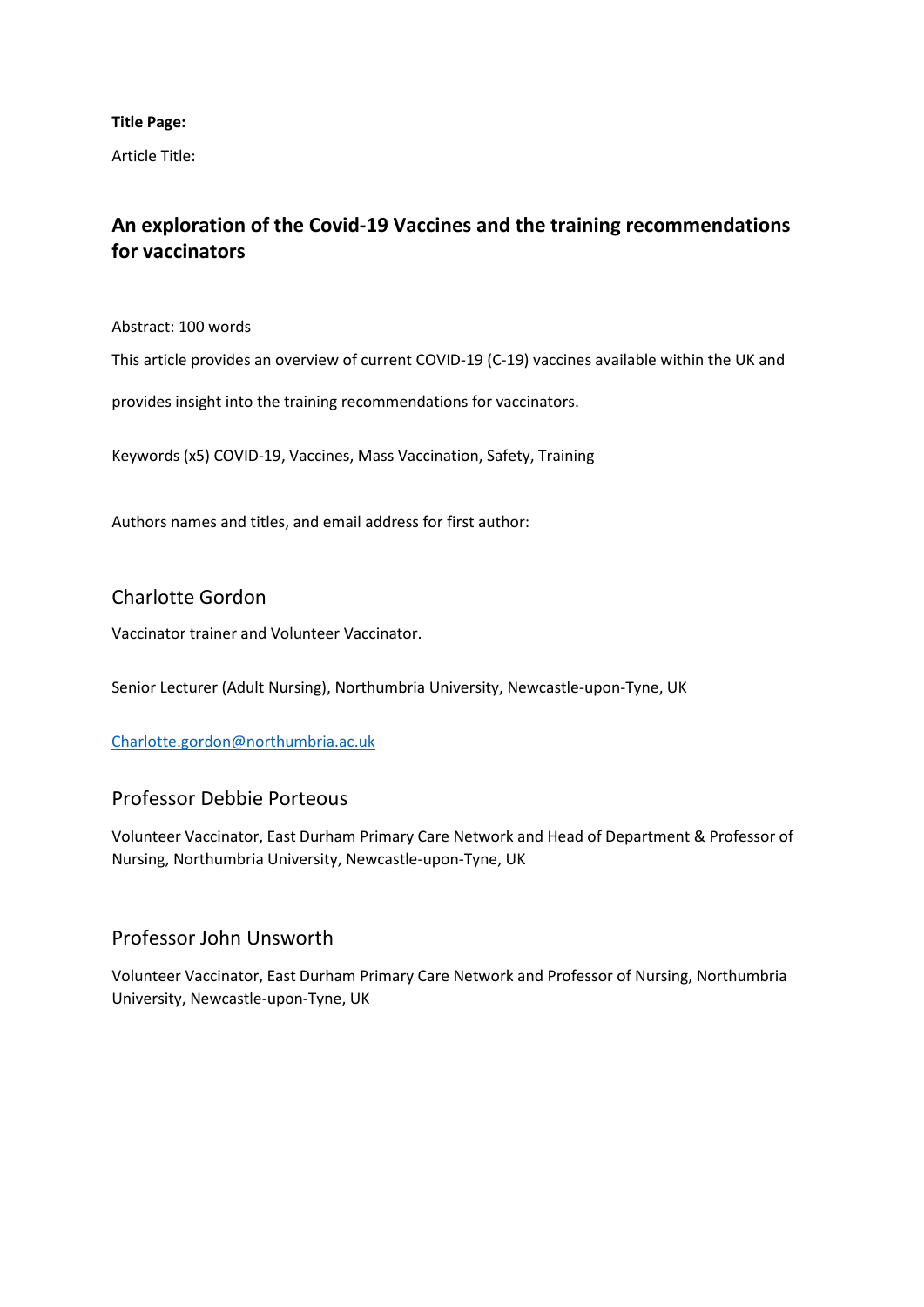#### **Introduction**

As C-19 vaccine development is a fast-paced arena, the reader should continue to refer to national guidelines and publications which are subject to updates, based on latest research findings. The 'Green Book' – chapter 14a contains up to date guidance on C-19 vaccines, the dose and schedule for the UK and recommendations for use of the vaccine (PHE, 2021a).

#### **Background**

COVID-19 is an infectious respiratory disease caused by novel coronavirus, severe acute respiratory syndrome 2 (SARS-CoV-2). Transmission is primarily via respiratory (droplet and aerosol) and contact routes. Transmission risk is highest where people are in close proximity of one another (within 2 meters). Airborne transmission may also occur in health and care settings where aerosol generating procedures are performed (PHE, 2020a).

Specific pre-existing comorbidities present an increased risk of severe infection and hospitalization, including dementia, type 2 diabetes, COPD and pneumonia (Atkins *et al* 2020); increasing age and male gender also places individuals at higher risk of morbidity and mortality (Xiaochen *et al* 2020).

Emerging data suggests BAME individuals are at increased risk of infection with increased incidence of morbidity, ITU admission and mortality in comparison to white individuals (Pan *et al* 2020).

In the UK, the likelihood of a front-line health care worker reporting a positive C-19 test is increased in comparison with the general community alongside associated factors of supply of PPE, clinical setting and ethnic background (Nguyen *et al* 2020).

The high number of cases and related morbidity and mortality have laid bare the far-reaching impact of pandemic infection across the globe. As of mid-February 2021, there have been over 100 million confirmed cases globally, including over 2.3 million deaths (representing a global mortality of 2.2%). Europe and the Americas have been particularly affected and within the UK the current incidence of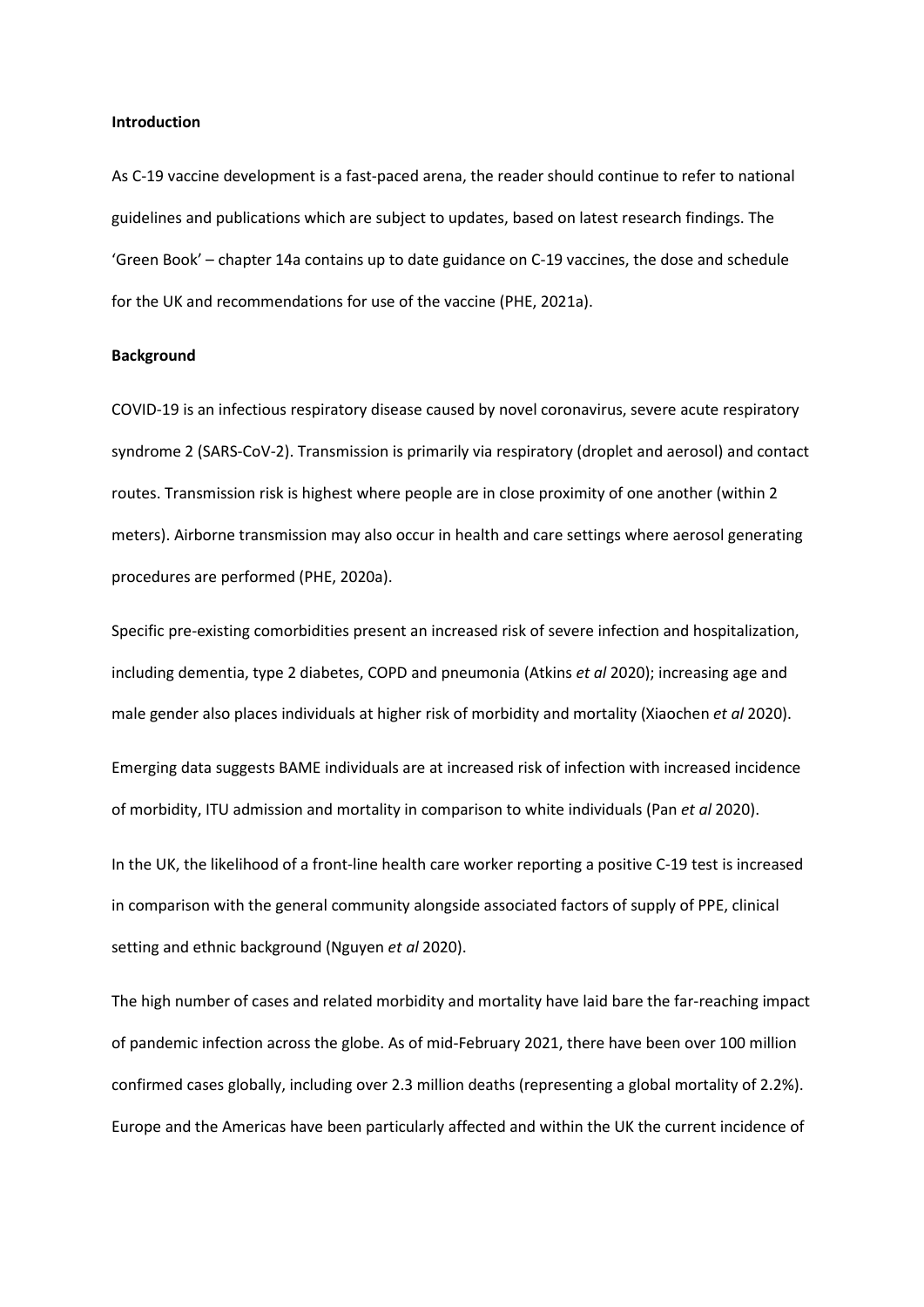confirmed cases is almost 4 million with over 115,000 associated deaths, representing UK based mortality of 2.9% (WHO, 2021a).

The far-reaching impact of C-19 has demanded the development of safe and effective prophylactic vaccines, resulting in novel techniques for vaccine development, global collaboration and large cohort clinical trials, at a scale and pace not seen before. These developments will change the face of approaches to vaccination for years to come and will serve to contain the pandemic and limit the associated health, economic and social consequences of the disease.

In the UK, 3 vaccines have been authorised for supply; two use an mRNA platform (Pfizer BioNTech COVID-19 mRNA Vaccine BNT162b2 and Moderna mRNA-1273 COVID-19 vaccine) and the third uses an adenovirus vector (AstraZeneca COVID-19 vaccine) (PHE, 2021a).

#### **mRNA vaccines**

The potential of mRNA vaccines has been acknowledged for some time, with the first invitro success in the 1990's; mRNA vaccines present a number of advantages over subunit, live attenuated, killed and DNA-based vaccines. There is no risk of infection or mutagenesis; mRNA is degraded by normal cellular processes; its half-life and immunogenicity can be regulated, which in turn increases the safety profile. Furthermore, the use of carrier molecules in contrast to the use of a viral vector, means anti-vector immunity is avoided, meaning the vaccine can be administered repeatedly. Importantly, mRNA vaccines have the potential for fast, scalable production and modification (Pardi, 2018), essential in response to new virus variants.

### **Pfizer BioNTech - BNT162b2 and Moderna mRNA-1273 COVID-19 vaccines**

Approved for emergency use in the UK in December 2020 and January 2021 respectively, the Pfizer BNT162b2 and Moderna mRNA-1273 COVID-19 vaccine candidates are lipid nanoparticleformulated, nucleoside-modified RNA vaccine that encode for a full-length SARS-CoV2 spike protein (Polack *et al*, 2020; Baden *et al* 2021). Essentially, a piece of genetic code, isolated from the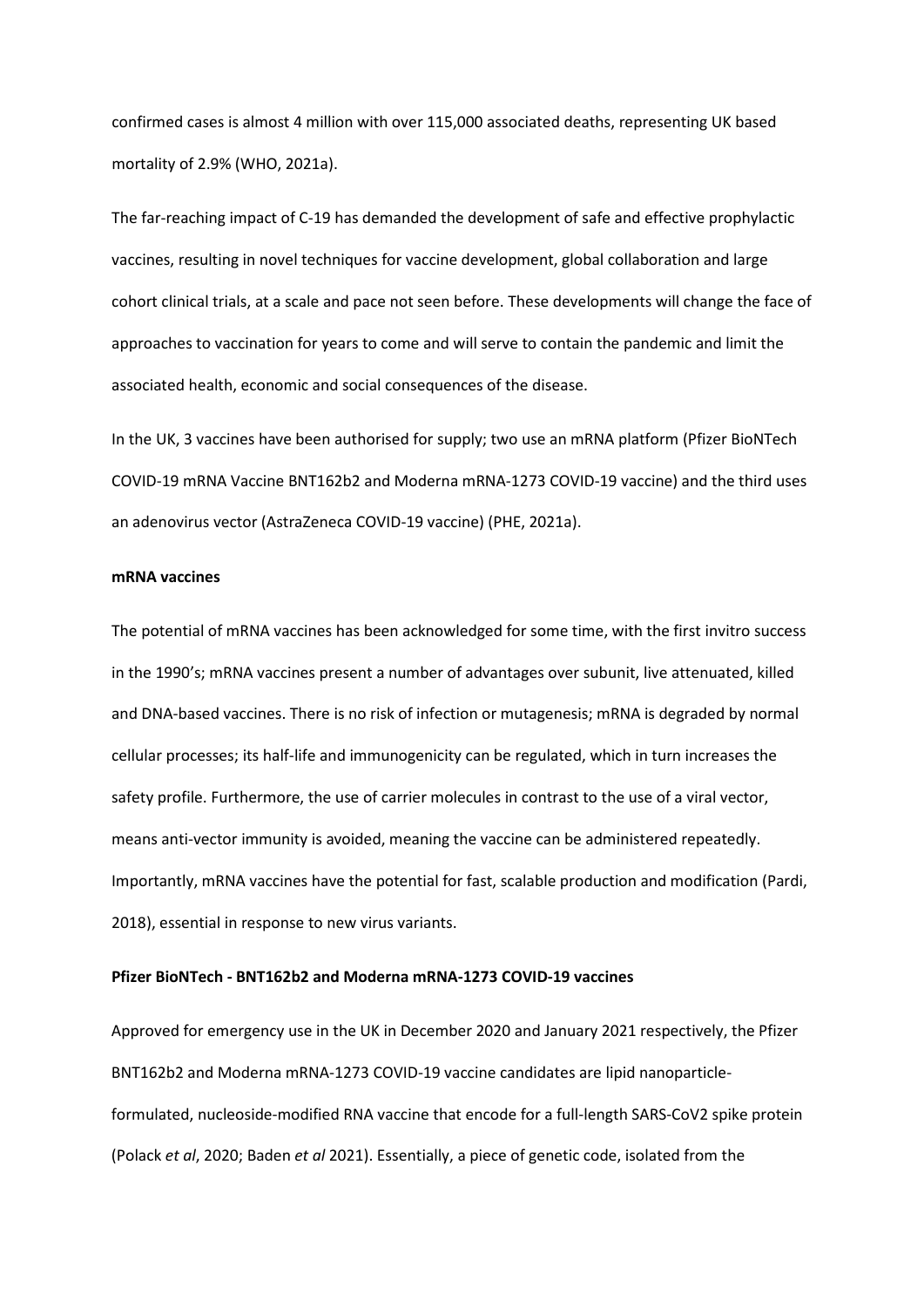sequenced DNA of the virus, is encased within a fat molecule which instructs the cell to make the spike protein displayed on the surface of COVID-19 cells (antigen), thus initiating an immune response resulting in antibody production and mobilisation of T cells, conferring protection against further exposure to SARs-CoV2.

A summary of the mode of action of mRNA vaccines is provided in figure 1.

## Figure 1 – Mode of action of mRNA vaccines



on the surface of the cell and stimulates an immune response. Vaccination ensures antibodies

are now triggered and ready if SARS-CoV2 is encountered.

## **Adenoviral vector vaccines**

Adenoviruses are a group of common and diverse DNA viruses which cause non-life-threatening infection in a diverse range of hosts (Singh *et al* 2020). Adenovirus vectors have been developed to be used as gene delivery systems, or 'platforms' for recombinant DNA vaccines; vector-based vaccines can be produced at relatively low cost in a short space of time (Sayedahmed *et al,* 2020). Some studies have highlighted draw backs to the use of this vaccine technology with focus on preexisting or the development of immunity, meaning a range of viral vector candidates may be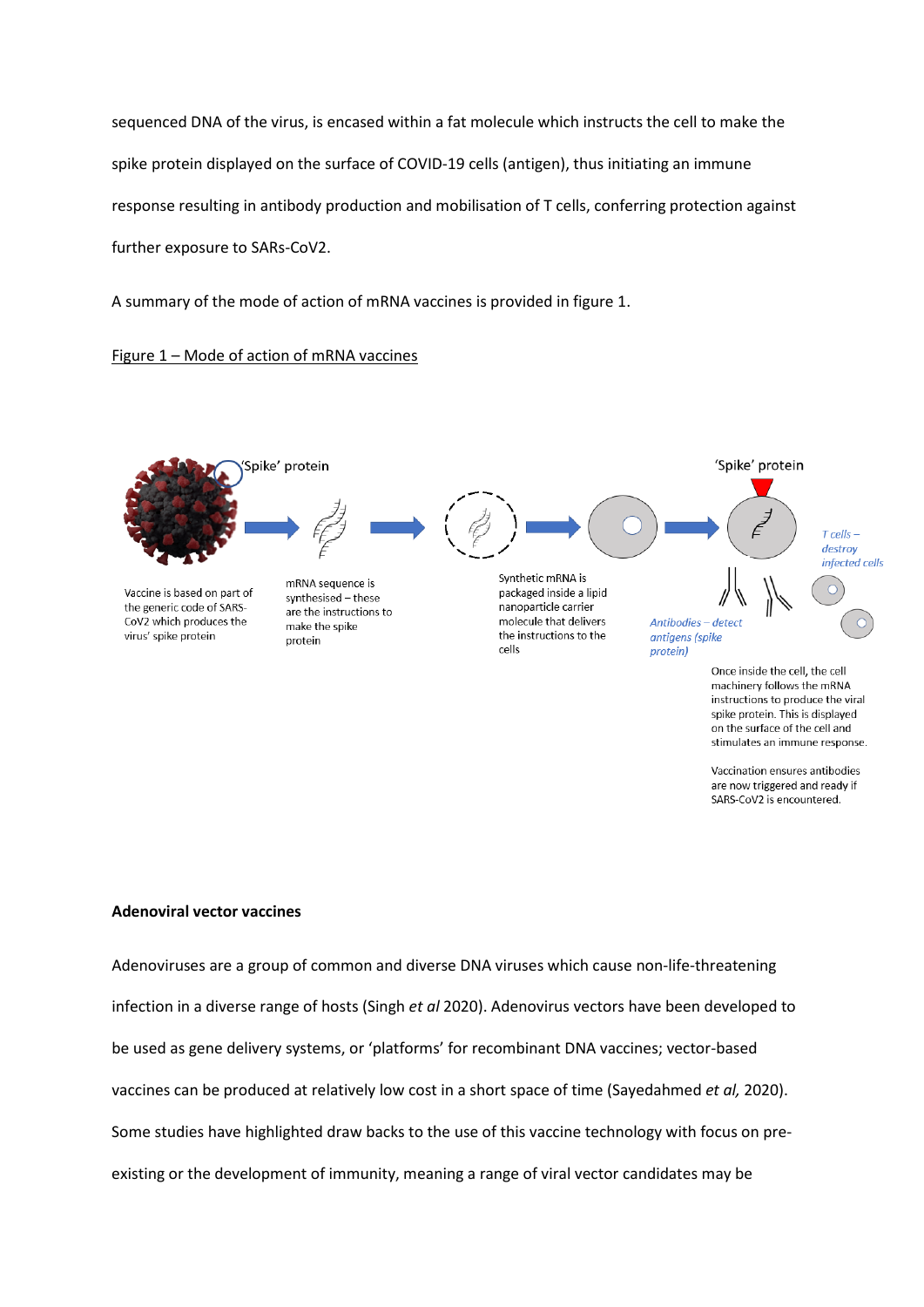required over time as more individuals are exposed to the adenoviral vector-based vaccine (Singh, 2020).

#### **Astra Zeneca – ChAdOx1 nCoV-19 (AZD1222) vaccine**

Approved for emergency use in the UK in December 2020, the ChAdOx1 nCoV-19 vaccine (AZD1222) consists of a replication deficient chimpanzee adenovirus vector ChAdOx1, containing SARS-CoV-2 structural surface glycoprotein antigen (spike protein; nCoV-19) gene (Voysey *et al* 2021).

Put simply, this is a chimpanzee adenovirus vaccine vector – a platform to deliver the modified spike protein genetic sequence, into the target cells. The is a harmless, weakened virus that usually causes the common cold in Chimpanzees. It has been altered to ensure it cannot replicate in humans making it safer for older persons and those with pre-existing conditions. Humans have had minimal exposure to it; therefore this vector has been shown to generate a strong immune response (University of Oxford, 2020).

When the adenovirus vaccine enters the cells of the body, it utilises the cell machinery to produce the surface spike protein, inducing an immune response as shown in figure 2.

Figure 2: Mode of action of ChAdOx1 nCoV-19 vaccine (AZD1222) – courtesy of University of Oxford (2020)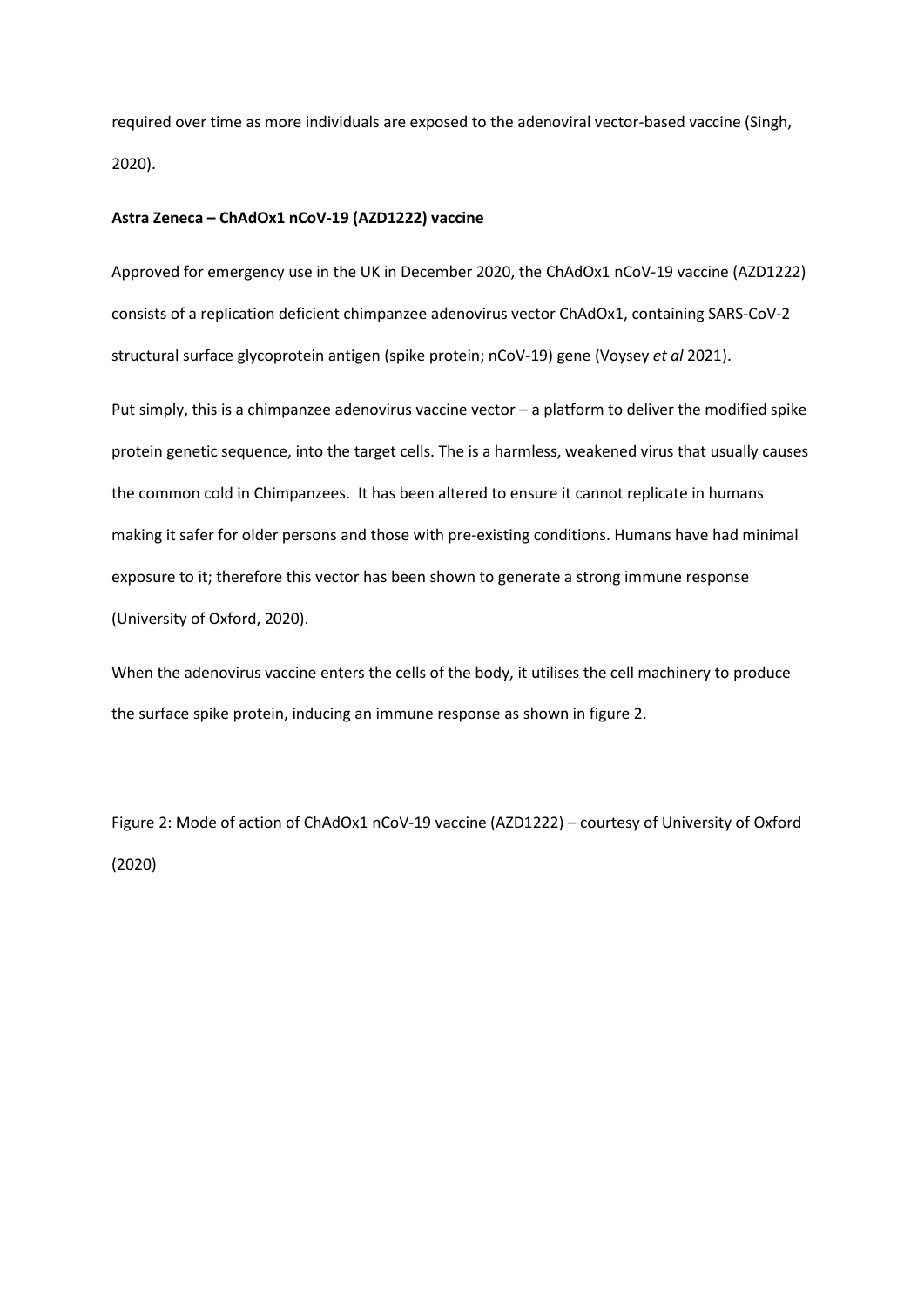

## **Eligibility for vaccination**

The objective of the vaccination programme is to protect those most at risk of serious illness and death (PHE, 2021a). The Joint Committee for Vaccination and Immunisation (JCVI) have set out priority groups for those at risk (table 1 and box 1) linked to COVID-19 specific mortality (JCVI, 2020). Risk due to increasing age, pre-existing conditions and residence in a care home setting inform the priority of vaccination.

| Table 1 - priority groups for vaccination advised by the JCVI |  |  |  |  |
|---------------------------------------------------------------|--|--|--|--|
|---------------------------------------------------------------|--|--|--|--|

| <b>Priority group</b> | <b>Risk group</b>                            |
|-----------------------|----------------------------------------------|
| 1                     | Residents in a care home for older adults    |
|                       | Staff working in care homes for older adults |
| $\overline{2}$        | All those 80 years of age and over           |
|                       | Frontline health and social care workers     |
| 3                     | All those 75 years of age and over           |
| 4                     | All those 70 years of age and over           |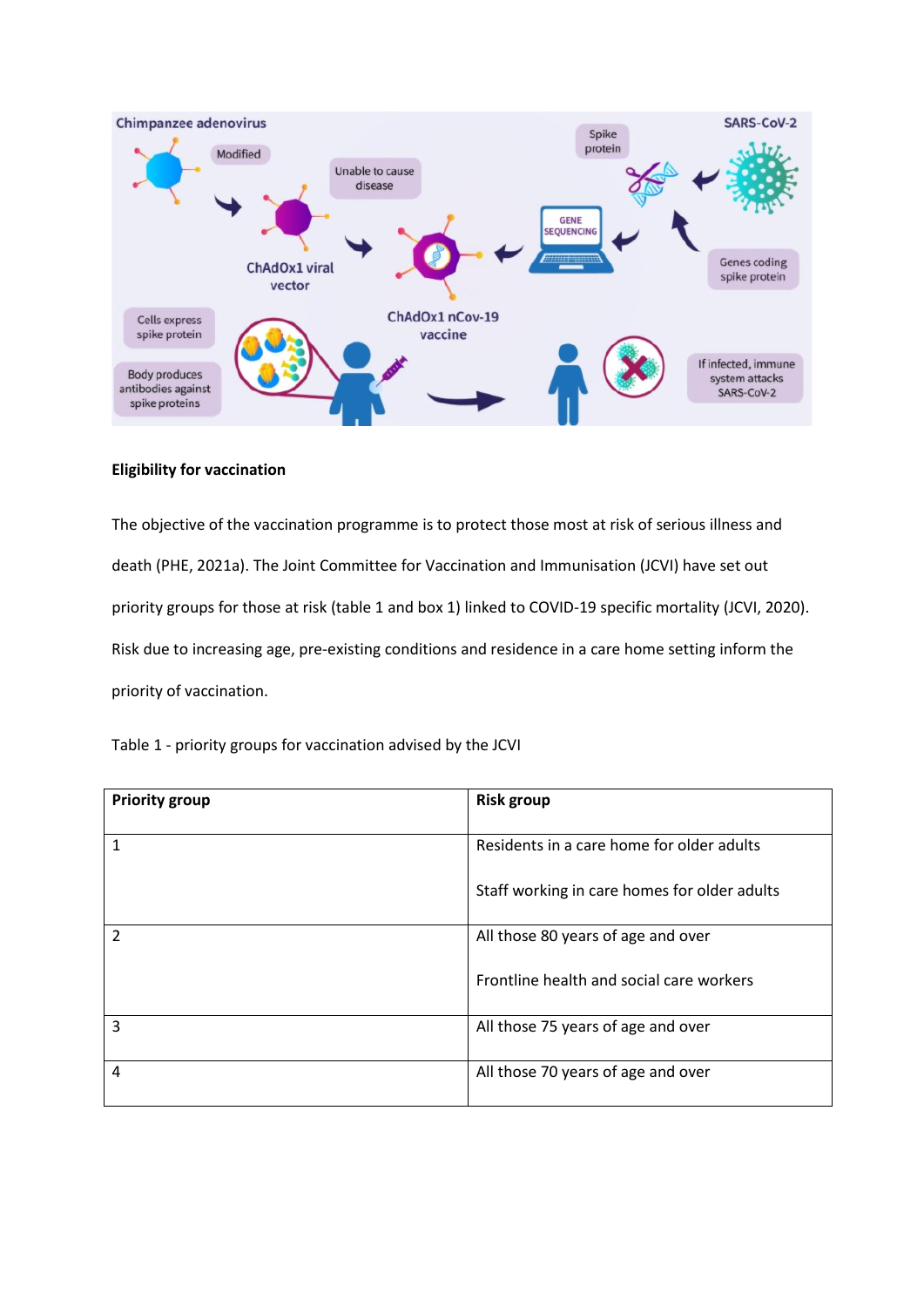|   | Clinically extremely vulnerable individuals (not |
|---|--------------------------------------------------|
|   | including pregnant women and those under 16      |
|   | years of age)                                    |
| 5 | All those 65 years of age and over               |
| 6 | Adults aged 16 to 65 years in an at-risk group   |
|   | (Table 2)                                        |
| 7 | All those 60 years of age and over               |
| 8 | All those 55 years of age and over               |
| 9 | All those 50 years of age and over               |

## Box 1: Clinical risk groups 16 years of age and over who should receive C-19 immunisation

- Chronic respiratory disease
- Chronic heart disease and vascular disease
- Chronic kidney disease
- Chronic liver disease
- Chronic neurological disease
- Diabetes mellitus any type
- Immunosuppression
- Asplenia or dysfunction of the spleen
- Morbid obesity Body Mass Index ≥40 kg/m².
- Severe mental illness
- Adult carers
- Younger adults in long-stay nursing and residential care settings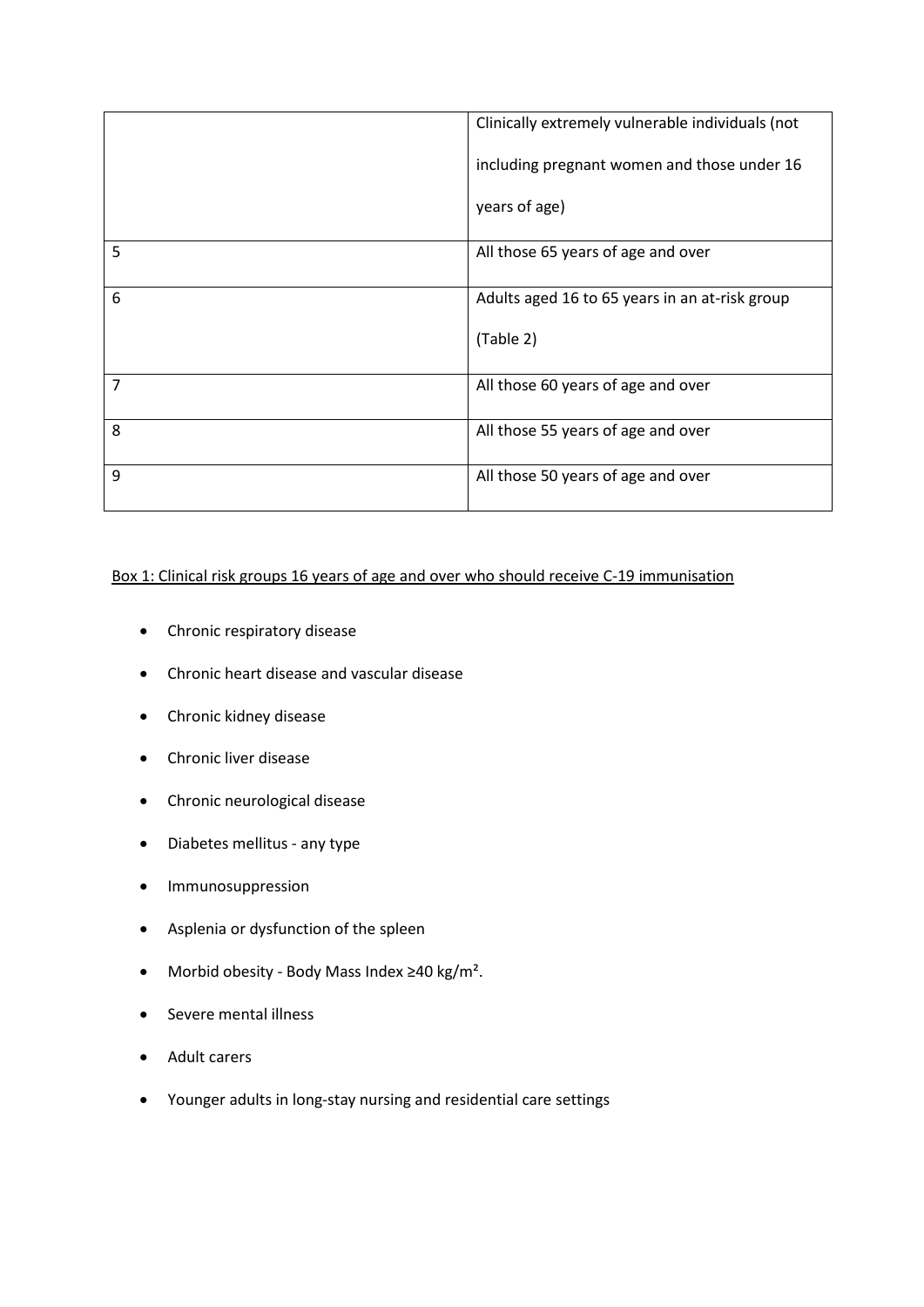Alongside those at clinical risk, the occupational immunisation programme seeks to protect health and social care staff at high risk of exposure who provide care to vulnerable individuals. The following occupational groups are prioritised:

- Staff involved in direct patient care this includes student nurses
- Non- clinical staff in secondary or primary care /community healthcare settings
- Laboratory and pathology staff
- Frontline social care workers (PHE, 2021a)

#### **Safety and Efficacy**

It is key that COVID-19 vaccines are safely and effectively delivered to as many of those eligible as possible. This will require knowledgeable, confident and competent vaccinators who have undertaken the appropriate training and that they are supported and supervised in practice. To date there are a minority of individuals who cannot receive the Pfizer BioNTech, Moderna or AstraZeneca COVID-19 vaccines. Vaccinators as part of the consent process, will identify any patients who may be at risk and appropriate advice sought. The vaccine should not be given to those who have had a previous systemic allergic reaction (including immediate-onset anaphylaxis) to a previous dose of the same COVID-19 vaccine or any component (excipient) of the COVID-19 vaccine e.g., polyethylene glycol (Polack *et al*, 2020a). A very small number of individuals have experienced anaphylaxis when vaccinated with the Pfizer BioNTech vaccine. Following close national surveillance, the MHRA is no longer advising that individuals with a history of anaphylaxis to any vaccine, medicine or food do not get the vaccine. Anyone with a previous history of allergic reactions to the ingredients of the vaccine should not receive it, but those with any other allergies (such as a food allergy) can now have the vaccine.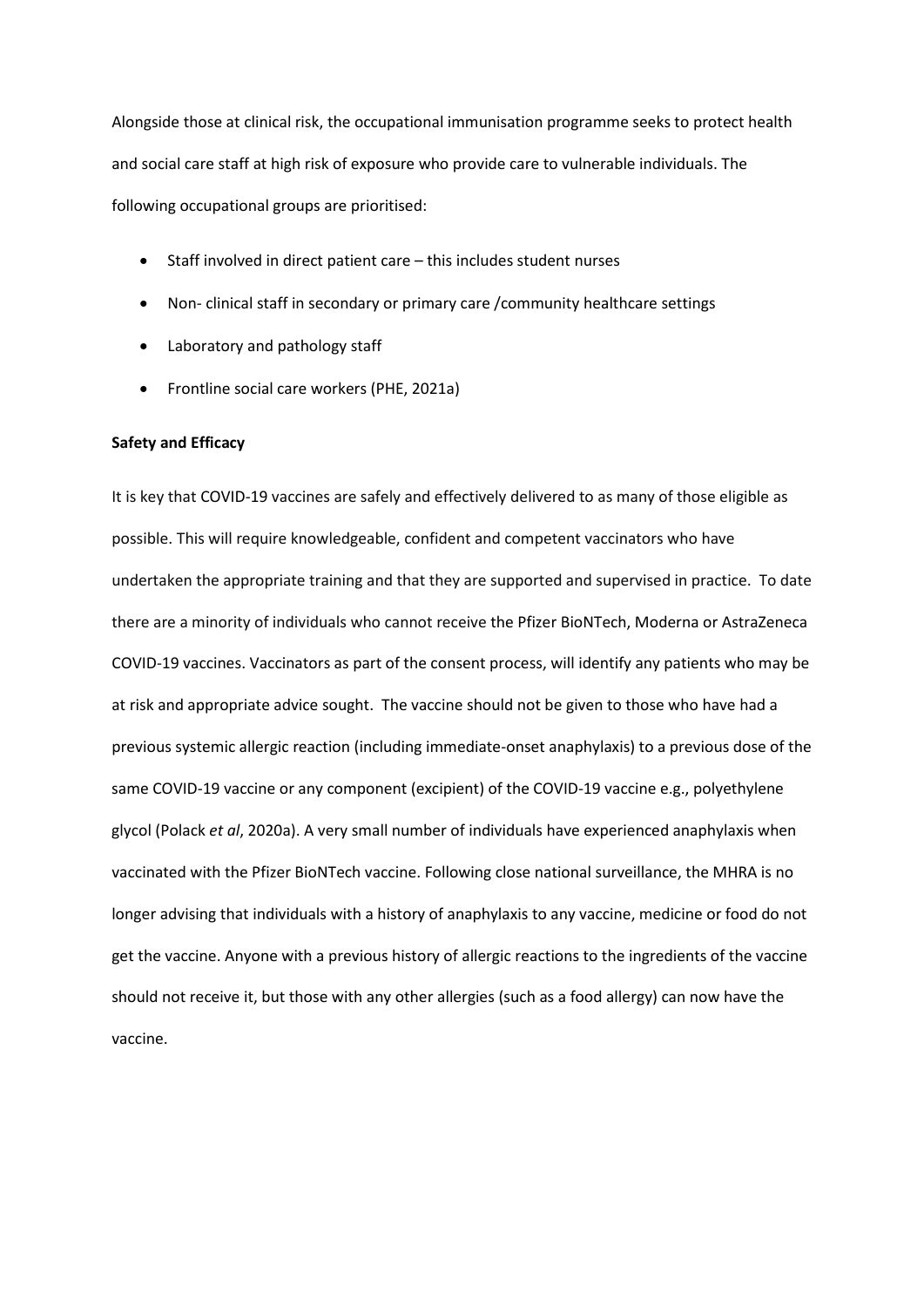#### **Contraindications, pregnancy, and breastfeeding**

Pregnant women are at higher risk of severe C-19 disease with an associated risk of pre-term birth. Clinical trial data is insufficient currently to assess safety and efficacy of C-19 vaccinations in pregnant women, or indeed to recommend routine use in pregnancy (PHE, 2021b), however, clinical trials are ongoing. Pregnant women should receive vaccination if the benefit outweighs the risk, for example, for those women with comorbidities or health care workers (JCVI, 2020; RCOG, 2020). If pregnancy is apparent after vaccination, she should complete the pregnancy before finishing the recommended vaccine schedule. Routine pregnancy testing or delaying pregnancy prior to vaccination is not recommended (JCVI 2020, WHO, 2021b).

Within the UK, the UK vaccine in pregnancy surveillance programme seeks to compile additional information about women who are immunised with specified vaccines whilst pregnant to monitor the outcome of such exposures. This data being utilised to gain further information to guide practice and provide information. All COVID-19 vaccines given from the first day of last menstrual period to any time in pregnancy should be reported to the UK vaccine in pregnancy surveillance programme (PHE, 2021b).

As both Pfizer, Moderna and Astra Zeneca vaccines are non-live, JCVI (2020) advise that breastfeeding women may be offered vaccination with either of the approved vaccines within the Vaccines are administered by a range of healthcare professionals and other non-registered staff and volunteers. To facilitate this the UK government introduced changes to The Human Medicines Regulations 2012 to allow an unlicensed medicine to be administered via a Patient Group Direction (UK Statutory Instrument 1125, 2020). In cases where vaccines are administered by non-healthcare professionals there is a separation between the task of vaccination and the clinical assessment and decision making. With the registered healthcare professionals being responsible for the later and the non-registered volunteer carrying out the physical task of administering the vaccine. Irrespective of whether the vaccinator is a volunteer or a health professional either the NHS Resolution indemnity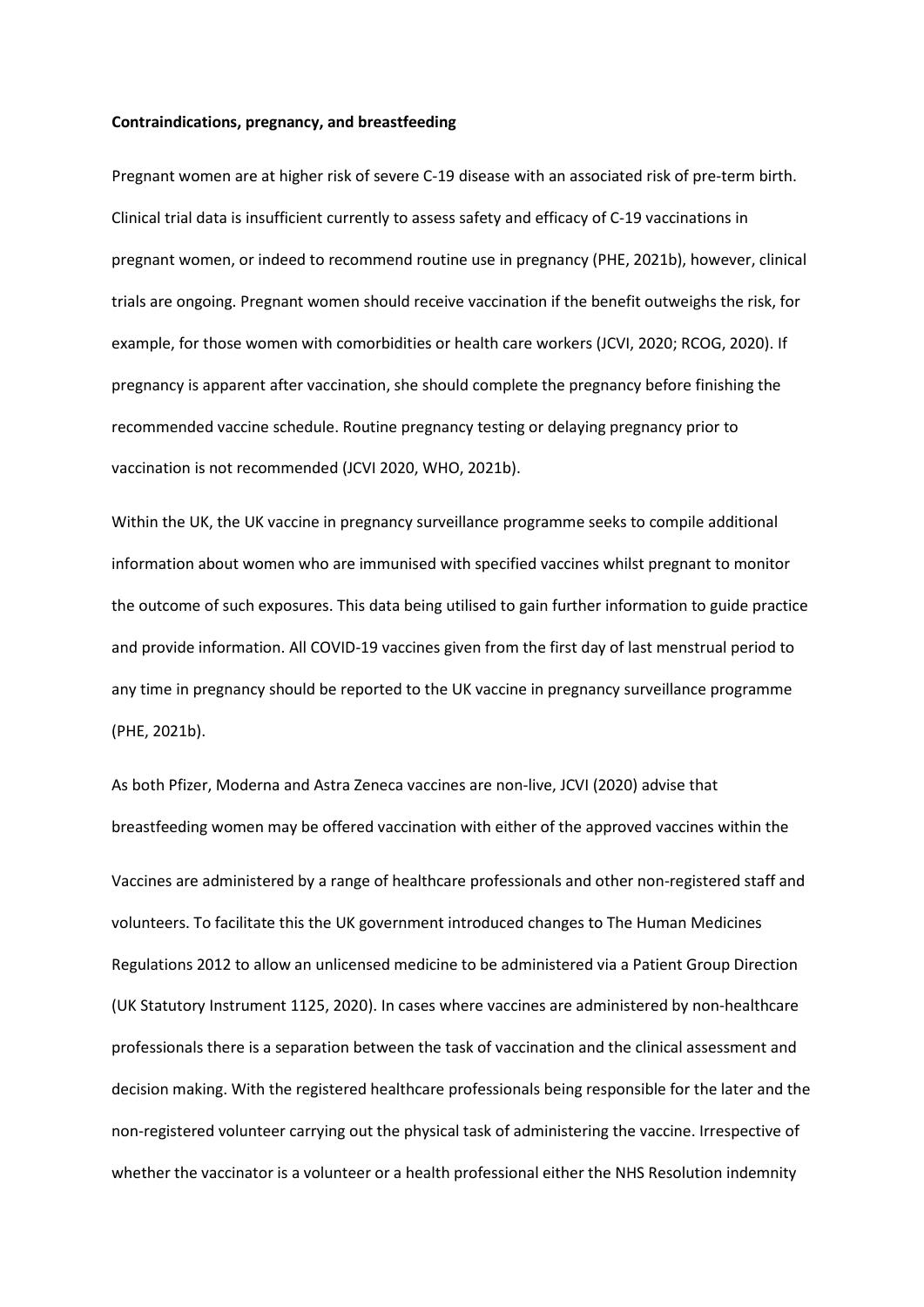or General Practice / Community Pharmacy third party liability insurance (NHS England, DHSC and NHS Resolution, 2020) has provided indemnity to all individuals involved in helping deliver the vaccination programme including volunteers.

Training is dependent on the individual employer and the current experience of the practitioner, but as a minimum staff are required to have specific training in the storage, dilution (where appropriate) and administration of each individual vaccine together with anaphylaxis training. Other statutory and mandatory training around information governance, basic life support and safeguarding may also be required (Public Health England, 2020a). Health Education England (2021) have developed a detailed e-learning package which supports staff with the theory side of training. In addition, individual competence assessment tools have been developed to allow for clinical assessment of vaccinators (Public Health England, 2020b).

#### **Storage, transit and handling of vaccines.**

At the time of writing the Medicines and Healthcare Regulatory Authority (MHRA) have approved three Covid-19 vaccines for use. All three vaccines require two doses. Each vaccine has its own storage and administration requirements. As vaccines are biological products, they are temperature sensitive and must be stored and transported within the recommended temperature range (NHS England Midlands and East, 2015).

#### **Pfizer BioNTech Vaccine**

The Pfizer BioNTech vaccine is stored at a temperature of minus 70 degrees centigrade and the vaccine must be thawed for before administration. There are two permitted ways of thawing the vaccine either by allowing vial(s) to thaw in the refrigerator (2°C to 8°C) or by thawing at room temperature (up to 25 degrees centigrade) for 2 hours. A carton of vials may take up to 3 hours to thaw, and thawed vials can be stored in the refrigerator for up to five days (120 hours). Once thawed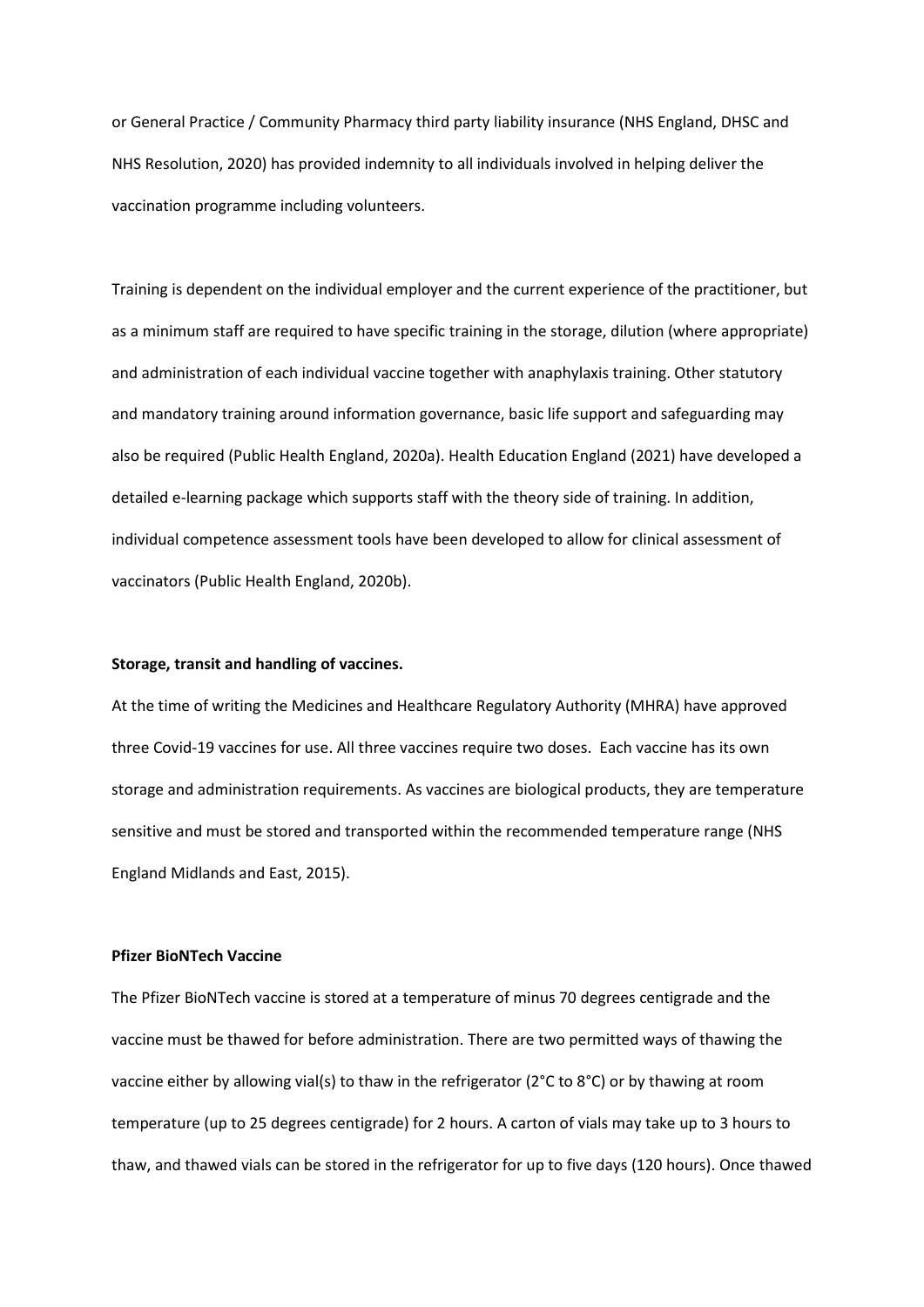the vaccine must be used within 5 days (120 hours) and it must be stored in a medical refrigerator at a temperature of between 2 and 8 degrees. Once removed from the refrigerator and diluted the vaccine must be used within 6 hours (MHRA, 2020a). Care must be taken with the distribution of vaccines to clinics and other locations to maintain the vaccine cold chain. The vaccine once thawed must be stored in a medical grade refrigerator or if transported (prior to dilution) it should be in a medical grade cool bag with minimum and maximum temperature monitoring. Prior to administration the Pfizer BioNTech vaccine must be diluted with 1.8 ml of Sterile unpreserved Sodium Chloride 9 mg/ml (0.9%) for injection prior to administration – the procedure for the dilution of the Pfizer BioNTech vaccine is shown in Box 1.

#### **[place Box 1 near here]**

Once diluted the vial contains 5 or 6 doses, depending on syringe type used, with each dose being 0.3 ml. To maximise vaccine from each vial low dead volume syringes should be used.

#### **AstraZeneca Vaccine**

The AstraZeneca vaccine is stored in a medical refrigerator at between 2 and 25 degree centigrade. The vaccine comes in two presentations; either a 5 ml (10 dose) multi-dose vial or a 4 ml (8 dose vial) – where low dead volume syringes are used it is possible to obtain an additional dose from each vial. The dose per patient is 0.5 ml. The vaccine does not require dilution and the vial should be visually inspected (the vaccine is a colourless to slightly brown, clear to slightly opaque solution). Care should be taken not to shake the vial (MHRA, 2020b).

The ease of storage of the AstraZeneca vaccine makes it ideal for community administration. Care must be taken to maintain the vaccine cold chain including transfer of the vaccine to clinic locations and to care homes and patient's homes. Vaccines that are to be used during home visits or community vaccination sessions where there are no refrigeration facilities must be transported and stored in a medical grade cool box or bag and the box or bag should then be packed following the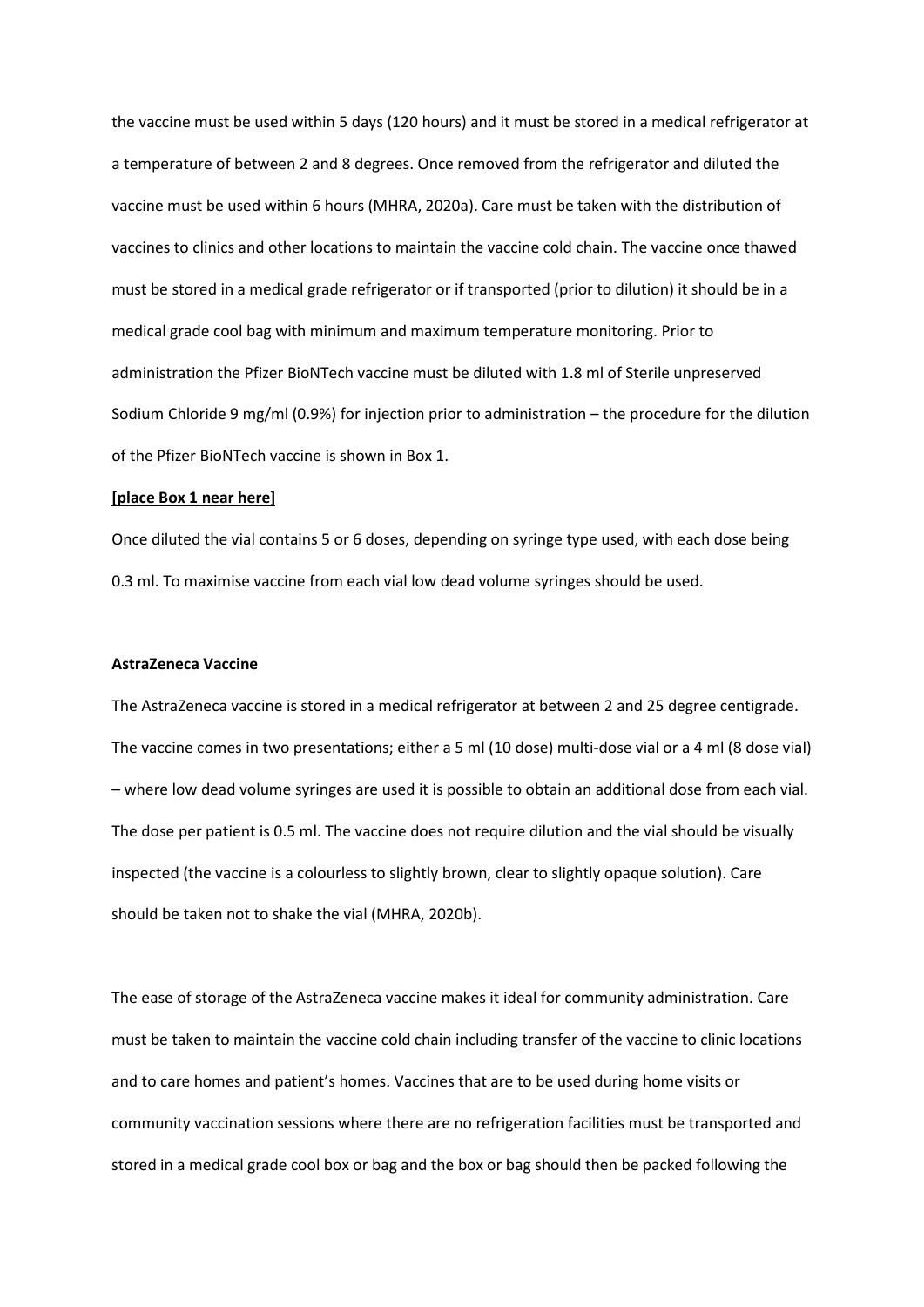manufacturer's instructions and avoiding overfilling. All vaccines should be kept in their original packaging until use and the minimum and maximum temperatures should be recorded whilst vaccines are stored in the cool box or bag.

Once removed from the refrigerator the vial, which contains either 10 or 11 doses or 8 or 9 doses depending on size, must be used within 6 hours. Once the vial bung is punctured the date and time should be noted on the label to ensure it is used within the time limit.

### **Moderna Vaccine**

The Moderna vaccine is stored frozen between minus 25 degrees centigrade to minus 15 degrees and must be thawed prior to administration. The vaccine can be thawed in a medical refrigerator for 2.5 hours and then stored between 2 and 8 degrees centigrade for up to 30 days. The vaccine should be protected from the light and retained in its original packaging throughout. One removed from the refrigerator it can be stored between 8 and 25 degrees centigrade for up to 12 hours. Prior to use every vial must be brought to room temperature for 15 minutes. Each vial contains 10 doses of vaccine with 0.5 ml being administered to each patient. The vaccine requires no dilution, and the vial should be inspected prior to use (the normal appearance being is a white to off-white dispersion. It may contain white or translucent product-related particulates). Once punctured the vial should be discarded if not used within 6 hours. The date and time should be noted on each vial after the first dose is drawn.

### **Patient Assessment and Consent**

Prior to vaccine administration the patient should be assessed to identify any contra-indications or cautions in relation to the vaccine. This includes identifying if the patient has had a previous allergic reaction or anaphylaxis, whether they are on anti-coagulants, whether they are pregnant or breastfeeding, whether they have had a previous vaccination and whether they are febrile or have symptoms of Covid-19.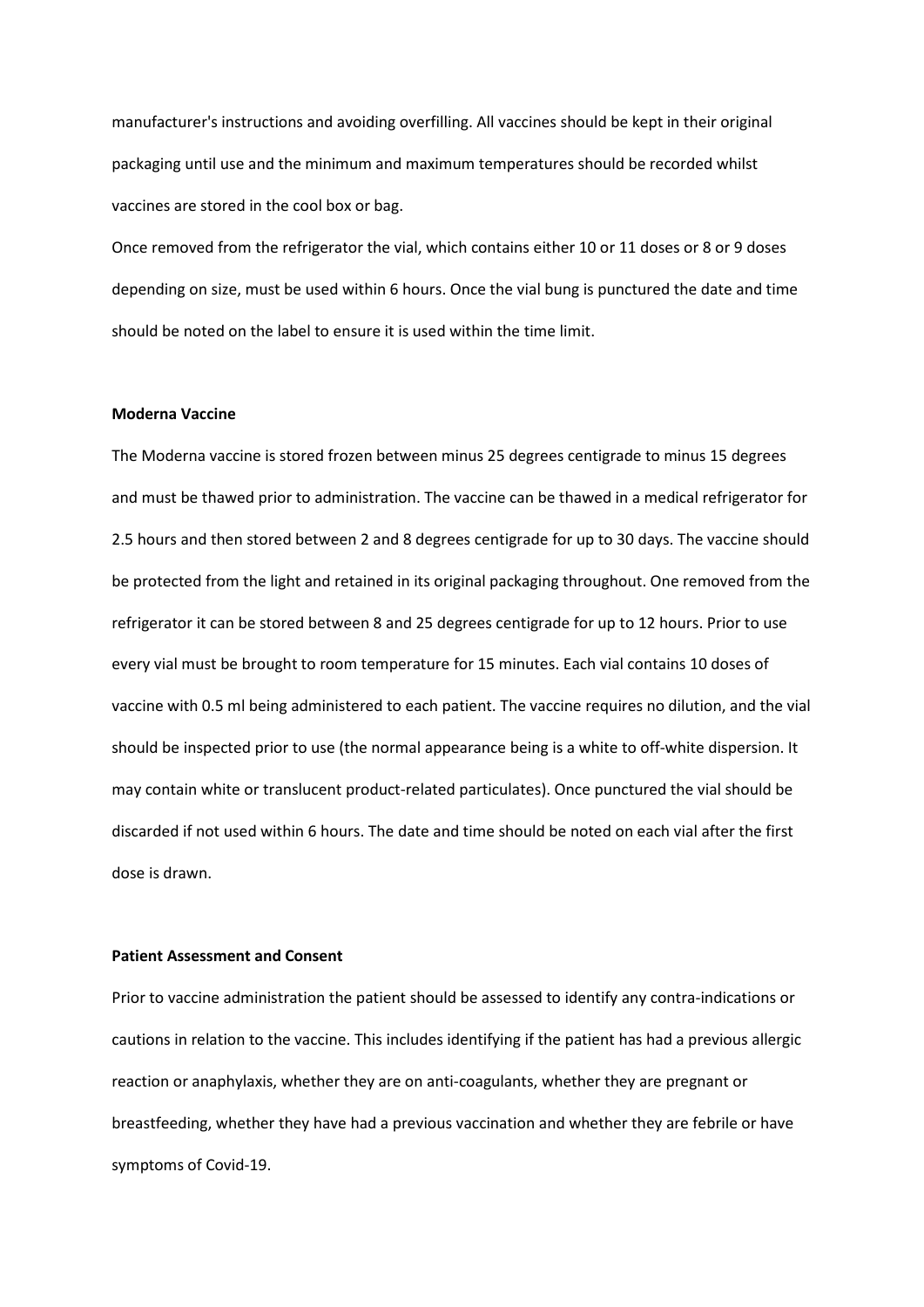If the patient is on anti-coagulants, they need to be advised of the risk of haematoma and the vaccinator should take care to apply pressure after vaccination. Previous allergic reactions including anaphylaxis may result in a different vaccine being selected or the administration being delayed.

Before giving a COVID-19 vaccine, vaccinators must ensure that they have obtained informed consent from the patient or that a best interest decision has been made if the patient does not have mental capacity at the time of vaccination. To be able to consent to vaccination, the vaccinee should receive an explanation of the treatment and its benefits and risks, ideally verbally from a clinician (Department of Health, Scottish Executive, Welsh Assembly and Department of Health Social Services and Public Safety, 2006). There is no need to obtain written consent if consent is valid following appropriate disclosure, an opportunity to ask questions and the patient verbally agrees to proceed.

#### **Vaccine Administration**

All three vaccines are administered via the same intra-muscular route. The vaccine should be drawn using a low dead volume syringe (different syringes should be used for different vaccine doses e.g., 1ml syringe for the Pfizer vaccine to allow 0.3 ml to be accurately drawn. Aseptic technique should be observed for vaccination. Once the correct dose is drawn it is administered by injection into the deltoid muscle in the upper arm or, if there is insufficient muscle mass in the area of the deltoid or a particular reason the deltoid muscle is otherwise unsuitable, into the vastus lateralis muscle in the anterolateral aspect of the thigh. Skin cleaning prior to administration is not required and adhesive plasters are not usually required post administration.

Following administration, the patient should be given advice about common side effects e.g., sore arm, feeling unwell for a day and regarding the need for a second dose which should be administered within 12 weeks (Department of Health and Social Care, 2020). If the second dose is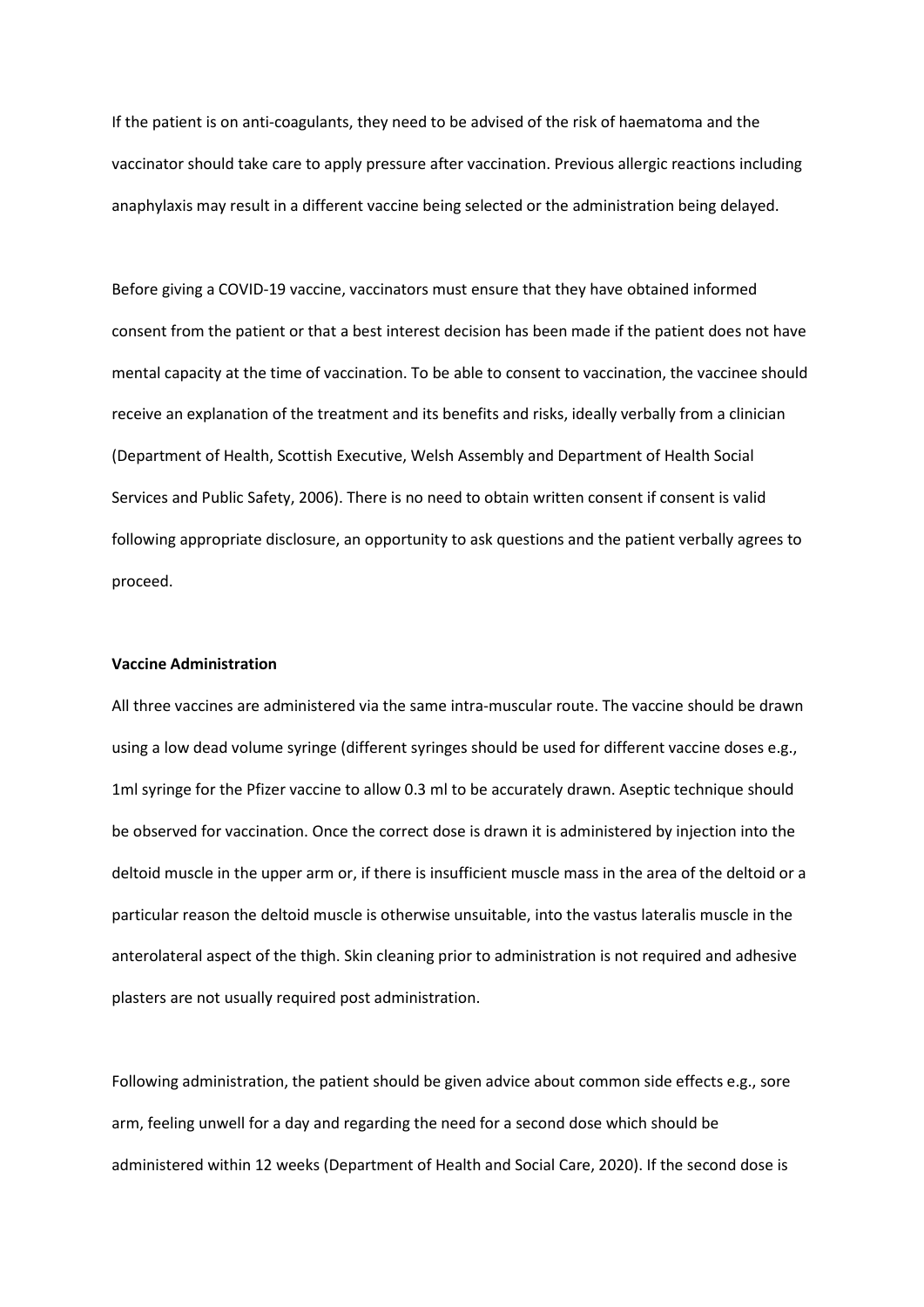delayed longer than 12 weeks the second dose should still be given and there is no need to restart the vaccination programme (Department of Health and Social Care, 2021). Patients should be advised to continue to take precautions around social distancing, hand washing, face coverings etc. A vaccination card is usually provided together with a patient information leaflet. Details of clinical assessment, consent, and the vaccine (vaccine name, batch number, expiry date, administration site, name of vaccinator) is also recorded in the clinical system. The MHRA have instigated enhanced monitoring for the approved vaccines and adverse events should be reported via the Yellow Card scheme.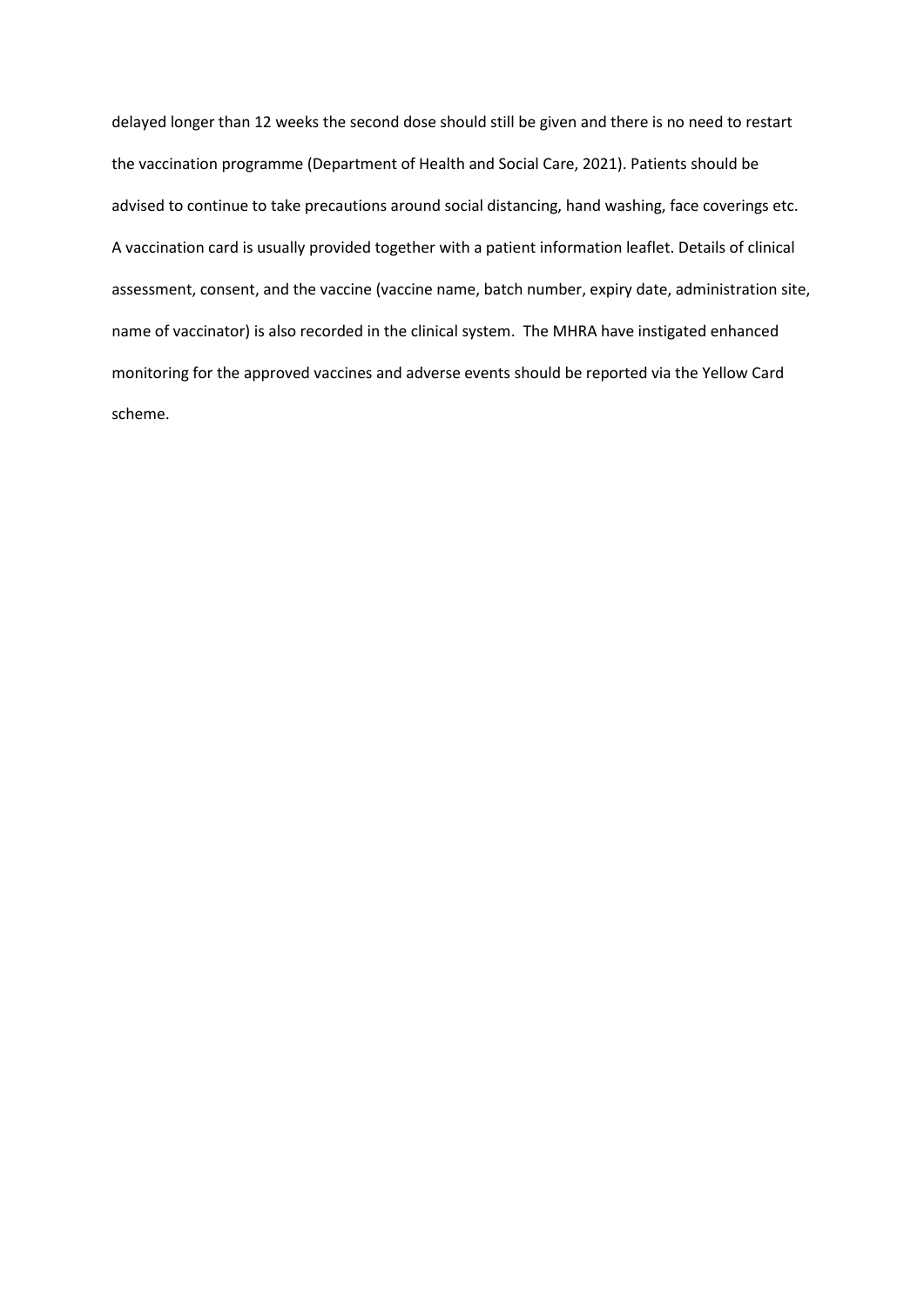## **References**

Atkins, J.L., Masoli, J.A.H., Delgado, J., Pilljng, L.C., Kuo, C., Kuchel, G.A., Melzer, D (2020) 'Preexisting comorbidities predicting COVID-19 and mortality in the UK Biobank Community Cohort', *Journals of Gerontology: Medical Sciences,* 75 (11) 2224-2230 (doi: 10.1093/gerona/glaa183) Baden, L.R., El Sahly, H.M., Essink, B., Kotloff, K., Frey, S., Novak, R., Diemert, D.,Spector, S.A., Rouphael, N., Creech, C.B., McGettigan, J., Khetan, S., Segall, N., Solis, J., Brosz, A., Fierro, C., Schwartz, H., Neuzil, K., Corey, L., Gilbert, P., Janes, H., Follmann, D., Marovich, M., Mascola, J., Polakowski, L., Ledgerwood, J., Graham,B.S., Bennett, H., Pajon, R., Knightly, C., Leav, B., Deng, W., Zhou, H., Han, S., Ivarsson, M., Miller,J., Zaks. T (2021) 'Efficacy and safety of the mRNA-1273 SARS-CoV2 vaccine', *The New England Journal of Medicine*, 384, (5), 403-416

Bostock, N. (2020) MHRA warning after allergic reactions in NHS staff given Covid-19 vaccine. GP online 09 December 2020 available online at [https://www.gponline.com/mhra](https://www.gponline.com/mhra-warning-allergic-reactions-nhs-staff-given-covid-19-vaccine/article/1702322)-warning-allergic[reactions-nhs-staff-given-covid-19-](https://www.gponline.com/mhra-warning-allergic-reactions-nhs-staff-given-covid-19-vaccine/article/1702322)vaccine/article/1702322 [accessed 16.02.2021].

Department of Health and Social Care (2020) *Statement from the UK Chief Medical Officers on the prioritisation of first doses of Covid-19 vaccines.* DHSC: London. Available online at [https://www.gov.uk/government/news/statement](https://www.gov.uk/government/news/statement-from-the-uk-chief-medical-officers-on-the-prioritisation-of-first-doses-of-covid-19-vaccines)-from-the-uk-chief-medical-officers-on-the[prioritisation-of-first-doses-of-covid-19-vaccines](https://www.gov.uk/government/news/statement-from-the-uk-chief-medical-officers-on-the-prioritisation-of-first-doses-of-covid-19-vaccines) [accessed 16.02.2021].

Department of Health and Social Care (2021a) *UK Covid-19 vaccines delivery plan.* DHSC: London.

Department of Health and Social Care (2021b) *Chapter 14a Covid-19 – SARS-Cov-2.* In *Immunisation for Infectious Diseases.* TSO: London. Available online at [https://assets.publishing.service.gov.uk/government/uploads/system/uploads/attachment\\_data/file](https://assets.publishing.service.gov.uk/government/uploads/system/uploads/attachment_data/file/961287/Greenbook_chapter_14a_v7_12Feb2021.pdf) [/961287/Greenbook\\_chapter\\_14a\\_v7\\_12Feb2021.pdf](https://assets.publishing.service.gov.uk/government/uploads/system/uploads/attachment_data/file/961287/Greenbook_chapter_14a_v7_12Feb2021.pdf) [accessed 16.02.2021].

Department of Health, Scottish Executive, Welsh Assembly and Department of Health Social Services and Public Safety (2006) *Immunisation against infectious disease.* TSO: London.

Health Education England (2021) Immunisation e-learning for health. HEE: London.

JCVI (2020) *Joint committee on vaccination and immunisation: advice on priority groups for COVID-19 vaccination – 30th December 2020*. [Online] [https://assets.publishing.service.gov.uk/government/uploads/system/uploads/attachment\\_data/file](https://assets.publishing.service.gov.uk/government/uploads/system/uploads/attachment_data/file/950113/jcvi-advice-on-priority-groups-for-covid-19-vaccination-30-dec-2020-revised.pdf)

/950113/jcvi[-advice-on-priority-groups-for-covid-19-vaccination-30-dec-2020-revised.pdf](https://assets.publishing.service.gov.uk/government/uploads/system/uploads/attachment_data/file/950113/jcvi-advice-on-priority-groups-for-covid-19-vaccination-30-dec-2020-revised.pdf) (accessed 16/2/21)

MHRA (2020a) *Decision: information for Healthcare Professionals on Pfizer / BioNTech Covid-19 vaccine.* Available online at [https://www.gov.uk/government/publications/regulatory](https://www.gov.uk/government/publications/regulatory-approval-of-pfizer-biontech-vaccine-for-covid-19/information-for-healthcare-professionals-on-pfizerbiontech-covid-19-vaccine)-approval-ofpfizer-biontech-vaccine-for-covid-19/information[-for-healthcare-professionals-on-pfizerbiontech](https://www.gov.uk/government/publications/regulatory-approval-of-pfizer-biontech-vaccine-for-covid-19/information-for-healthcare-professionals-on-pfizerbiontech-covid-19-vaccine)[covid-19-vaccine](https://www.gov.uk/government/publications/regulatory-approval-of-pfizer-biontech-vaccine-for-covid-19/information-for-healthcare-professionals-on-pfizerbiontech-covid-19-vaccine) [accessed 16.02.2021].

MHRA (2020b) *Decision: information for Healthcare Professionals on Covid-19 Vaccine AstraZeneza.*  Available online at [https://www.gov.uk/government/publications/regulatory](https://www.gov.uk/government/publications/regulatory-approval-of-covid-19-vaccine-astrazeneca/information-for-healthcare-professionals-on-covid-19-vaccine-astrazeneca)-approval-of-covid-19 vaccine-astrazeneca/information[-for-healthcare-professionals-on-covid-19-vaccine-astrazeneca](https://www.gov.uk/government/publications/regulatory-approval-of-covid-19-vaccine-astrazeneca/information-for-healthcare-professionals-on-covid-19-vaccine-astrazeneca) [accessed 16.02.2021].

MHREA (2021) *Decision: information for Healthcare Professionals on Covid-19 Vaccine Moderna.*  Available online at [https://www.gov.uk/government/publications/regulatory](https://www.gov.uk/government/publications/regulatory-approval-of-covid-19-vaccine-moderna/information-for-healthcare-professionals-on-covid-19-vaccine-moderna)-approval-of-covid-19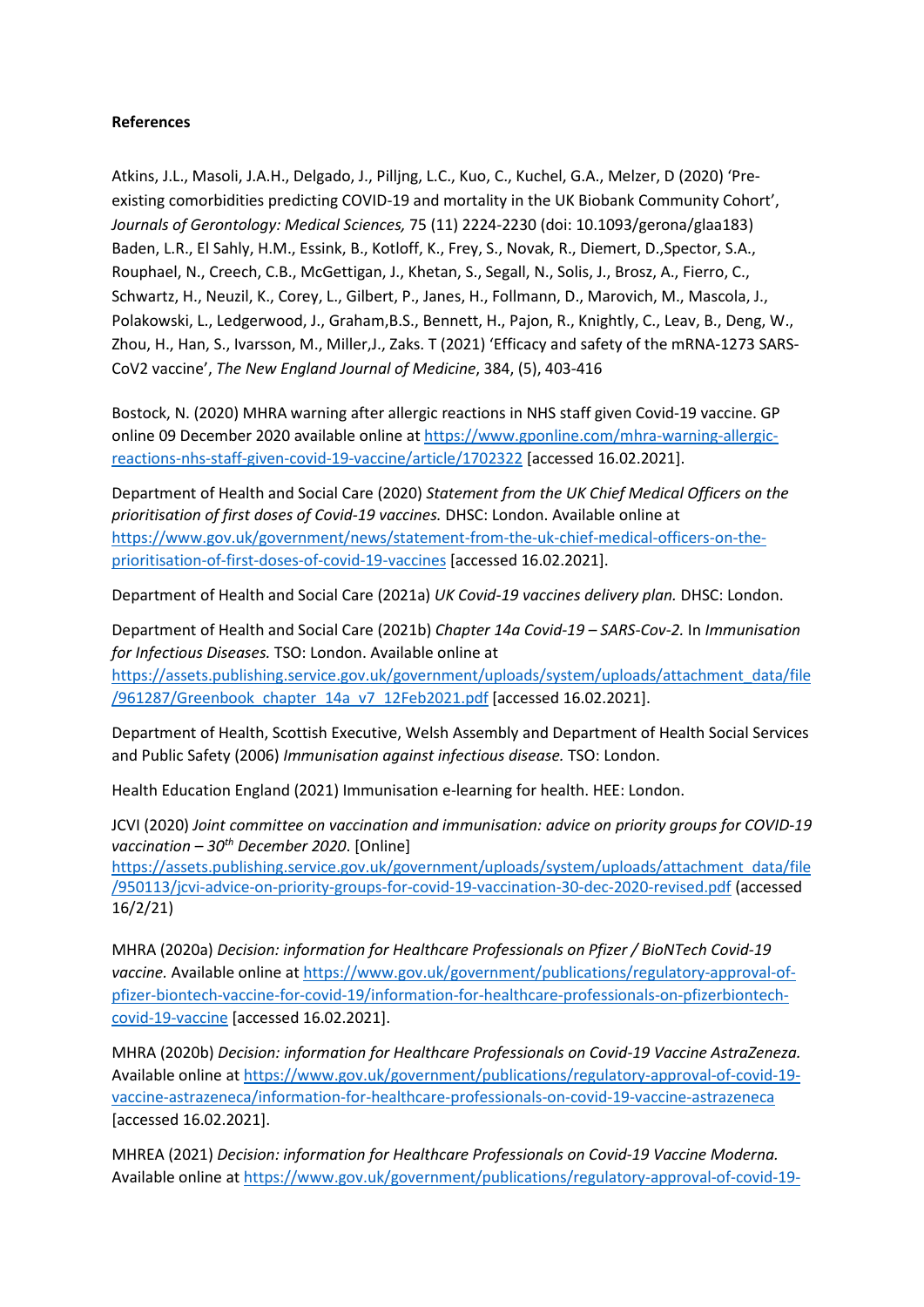vaccine-moderna/information[-for-healthcare-professionals-on-covid-19-vaccine-moderna](https://www.gov.uk/government/publications/regulatory-approval-of-covid-19-vaccine-moderna/information-for-healthcare-professionals-on-covid-19-vaccine-moderna) [accessed 16.02.2021].

Moreira, E.D., Zerbini, C., Bailey, R., Swanson, K.A., Roychoudhury, S., Koury, K., Li, P., Kalina, W.V., Cooper, D., Frenck, R.W., Hammitt, L.L., Tureci, O., Nell, H., Schaefer, A., Unal, S., Tresnan, D.B., Mather, S., Dormitzer, P.R., Şahin, U., Jansen, K.U., and Gruber, W.C (2020) 'Safety and efficacy of the BNT162b2 mRNA COVID-19 Vaccine' *The New England Journal of Medicine*, 383, (27), 2603 – 2615

Nguyen, L. H., Drew, D. A., Graham, M. S., Joshi, A. D., Guo, C.-G., Ma, W., Mehta, R. S., Warner, E. T., Sikavi, D. R., Lo, C.-H., Kwon, S., Song, M., Mucci, L. A., Stampfer, M. J., Willett, W. C., Eliassen, A. H., Hart, J. E., Chavarro, J. E., Rich-Edwards, J. W., Davies, R., Capdevila, J., Lee, K. A., Lochlainn, M. N., Varsavsky, T., Sudre, C. H., Cardoso, M. J., Wolf, J., Spector, T. D., Ourselin, S., Steves, C. J., Chan, A. T., Albert, C. M., Andreotti, G., Bala, B., Balasubramanian, B. A., Beane-Freeman, L. E., Brownstein, J. S., Bruinsma, F. J., Coresh, J., Costa, R., Cowan, A. N., Deka, A., Deming-Halverson, S. L., Elena Martinez, M., Ernst, M. E., Figueiredo, J. C., Fortuna, P., Franks, P. W., Freeman, L. B., Gardner, C. D., Ghobrial, I. M., Haiman, C. A., Hall, J. E., Kang, J. H., Kirpach, B., Koenen, K. C., Kubzansky, L. D., Lacey, J. J. V., Le Marchand, L., Lin, X., Lutsey, P., Marinac, C. R., Martinez, M. E., Milne, R. L., Murray, A. M., Nash, D., Palmer, J. R., Patel, A. V., Pierce, E., Robertson, M. M., Rosenberg, L., Sandler, D. P., Schurman, S. H., Sewalk, K., Sharma, S. V., Sidey-Gibbons, C. J., Slevin, L., Smoller, J. W., Steves, C. J., Tiirikainen, M. I., Weiss, S. T., Wilkens, L. R. and Zhang, F. (2020) 'Risk of COVID-19 among front-line health-care workers and the general community: a prospective cohort study', *The Lancet Public Health,* 5(9), e475-e483.

NHS England Midlands and East (2015) *Policy and Procedure for Maintaining the Vaccine Cold Chain.*  NHS England Midlands and East: Nottingham.

NHS England (2020) *Hospitals to start the biggest ever NHS vaccination programme this week.* News release 6 December 2020. Available online at [https://www.england.nhs.uk/2020/12/hospitals](https://www.england.nhs.uk/2020/12/hospitals-to-start-biggest-ever-nhs-vaccination-programme-this-week/)-to[start-biggest-ever-nhs-vaccination-programme-this-](https://www.england.nhs.uk/2020/12/hospitals-to-start-biggest-ever-nhs-vaccination-programme-this-week/)week/ [accessed 16.02.2021].

NHS England, DHSC. NHS Resolution (2020) *Joint letter from NHS England and NHS Improvement, Department of Health and Social Care, and NHS Resolution: indemnity arrangements for the Covid-19 vaccination programme.* NHS Resolution: London.

Pan, D., Sze, S., Minhas, J.S., Bangash, N.M., Pareek, N., Divall, P., Williams, C.M.L., Oggioni, M.R., Squire, I.B., Nellums, L.B., Hanif, W., Khunti, K., Pareek, M. (2020) 'The impact of ethnicity on clinical outcomes in COVID-19: A systematic review', *EClinicalMedicine*, 23, 100404 (<https://doi.org/10.1016/j.eclinm.2020.100404>)

Pardi, N., Hogan, M.J., Porter, F.W., Weissman, D. (2018) 'mRNA vaccines – a new era in vaccinology' *Nature Reviews – Drug Discovery*, 17, 261 - 279 (doi:10.1038/nrd.2017.243)

PHE (2020) *COVID-19: epidemiology, virology and clinical features*– Updated 10-2-21 [Online] [https://www.gov.uk/government/publications/wuhan](https://www.gov.uk/government/publications/wuhan-novel-coronavirus-background-information/wuhan-novel-coronavirus-epidemiology-virology-and-clinical-features)-novel-coronavirus-backgroundinformation/wuhan[-novel-coronavirus-epidemiology-virology-and-clinical-features](https://www.gov.uk/government/publications/wuhan-novel-coronavirus-background-information/wuhan-novel-coronavirus-epidemiology-virology-and-clinical-features) (accessed 12-2- 21)

PHE (2021a) *COVID-19: The green book, chapter 14a:* COVID-19 - SARS-CoV-2 (Notifiable – updated 12<sup>th</sup> February 2021) [Online] [https://www.gov.uk/government/publications/covid](https://www.gov.uk/government/publications/covid-19-the-green-book-chapter-14a)-19[the-green-book-chapter-14a](https://www.gov.uk/government/publications/covid-19-the-green-book-chapter-14a) (accessed 12-2-21)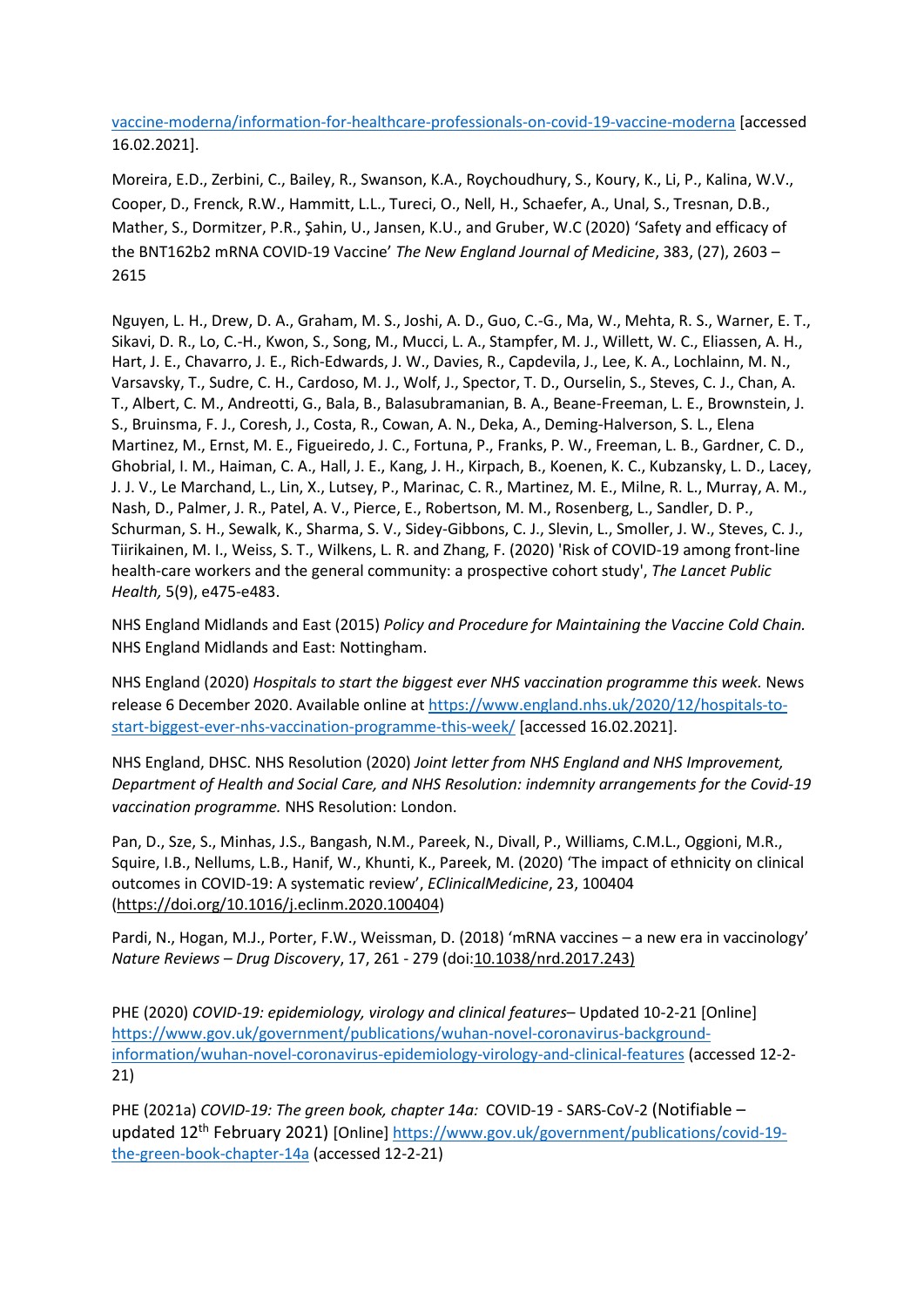PHE (2021b) *Guidance – The safety of COVID-19 vaccines when given in pregnancy – updated 5 January 2021* [Online] [https://www.gov.uk/government/publications/safety](https://www.gov.uk/government/publications/safety-of-covid-19-vaccines-when-given-in-pregnancy/the-safety-of-covid-19-vaccines-when-given-in-pregnancy#the-uk-vaccine-in-pregnancy-surveillance-programme)-of-covid-19-vaccineswhen-given-in-pregnancy/the[-safety-of-covid-19-vaccines-when-given-in-pregnancy#the-uk-vaccine](https://www.gov.uk/government/publications/safety-of-covid-19-vaccines-when-given-in-pregnancy/the-safety-of-covid-19-vaccines-when-given-in-pregnancy#the-uk-vaccine-in-pregnancy-surveillance-programme)[in-pregnancy-surveillance-programme](https://www.gov.uk/government/publications/safety-of-covid-19-vaccines-when-given-in-pregnancy/the-safety-of-covid-19-vaccines-when-given-in-pregnancy#the-uk-vaccine-in-pregnancy-surveillance-programme) (accessed 16/2/21)

Polack, F.P., Thomas, S.J., Kitchin, N., Absalon, J., Gurtman, A., Lockhart, S., Perez, J.L., Marc, G.P., Public Health England (2020a) *Guidance: Training recommendations for Covid-19 vaccinators.*  Available online at [https://www.gov.uk/government/publications/covid](https://www.gov.uk/government/publications/covid-19-vaccinator-training-recommendations/training-recommendations-for-covid-19-vaccinators)-19-vaccinator-trainingrecommendations/training[-recommendations-for-covid-19-vaccinators](https://www.gov.uk/government/publications/covid-19-vaccinator-training-recommendations/training-recommendations-for-covid-19-vaccinators) [accessed 16.02.2021].

Public Health England (2020b) *Covid-19 vaccinator competency assessment tool.* PHE: London. Available online at

[https://assets.publishing.service.gov.uk/government/uploads/system/uploads/attachment\\_data/file](https://assets.publishing.service.gov.uk/government/uploads/system/uploads/attachment_data/file/943646/Core_competency_assessment_tool_v3.pdf) [/943646/Core\\_competency\\_assessment\\_tool\\_v3.pdf](https://assets.publishing.service.gov.uk/government/uploads/system/uploads/attachment_data/file/943646/Core_competency_assessment_tool_v3.pdf) [accessed 16.02.2021].

Public Health England (2020b*) Patient Group Direction for COVID-19 mRNA vaccine BNT162b2 (Pfizer/BioNTech)* PHE: London.

RCOG (2020) *Updated advice on COVID-19 vaccination in pregnancy and women who are breastfeeding*. [Online] [https://www.rcog.org.uk/en/news/updated](https://www.rcog.org.uk/en/news/updated-advice-on-covid-19-vaccination-in-pregnancy-and-women-who-are-breastfeeding/)-advice-on-covid-19-vaccination[in-pregnancy-and-women-who-are-](https://www.rcog.org.uk/en/news/updated-advice-on-covid-19-vaccination-in-pregnancy-and-women-who-are-breastfeeding/)breastfeeding/ (accessed 16/2/21)

Sayedahmed, E.E., Elkashif, A., Alhashimi, M, Sambhara, S., Mittal, S.K. (2020) 'Adenoviral vectorbased vaccine platforms for developing the next generation of influenza vaccines', *Vaccines*, 8, (574), doi:10.3390/vaccines8040574

Singh, S., Kumar, R., Agrawal, B. (2019) 'Chapter 4 – Adenoviral vector -based vaccine and gene therapies: current status and future prospects' in Desheva, Y. (ed) *Adenoviruses,* London. InTechOpen, 53 -73

UK Statutory Instrument (2020) *The Human Medicines (Coronavirus and Influenza) Amendment Regulations 2020* SI 1125. HMSO: London.

University of Oxford (2020) *About the Oxford COVID-19 vaccine* [Online] [https://www.research.ox.ac.uk/Article/2020](https://www.research.ox.ac.uk/Article/2020-07-19-the-oxford-covid-19-vaccine)-07-19-the-oxford-covid-19-vaccine (accessed 16/2/21)

Voysey, M., Costa Clemmens, S.A., *et al* (2021) 'Safety and efficacy of the ChAdOx1 nCoV-19 vaccine (AZD1222) against SARX-CoV2: an interim analysis of four randomised controlled trials in Brazil, South Africa and the UK. *The Lancet*, 397 (10269) 99-111 (doi: h[ttps://doi.org/10.1016/S0140](https://doi.org/10.1016/S0140-6736(20)32661-1)- [6736\(20\)32661-1\)](https://doi.org/10.1016/S0140-6736(20)32661-1)

WHO (2021a) *WHO Coronavirus Disease (COVID-19) Dashboard* [Online] https://covid19.who.int/?gclid=CjwKCAiA65iBBhB[-EiwAW253W8c0HRWXpPiLo7I8F17NWeXyAO6iIZ-](https://covid19.who.int/?gclid=CjwKCAiA65iBBhB-EiwAW253W8c0HRWXpPiLo7I8F17NWeXyAO6iIZ-D9krAJcHAwJYUI3SNvEgufRoC8lYQAvD_BwE)[D9krAJcHAwJYUI3SNvEgufRoC8lYQAvD\\_BwE](https://covid19.who.int/?gclid=CjwKCAiA65iBBhB-EiwAW253W8c0HRWXpPiLo7I8F17NWeXyAO6iIZ-D9krAJcHAwJYUI3SNvEgufRoC8lYQAvD_BwE) (accessed 12-2-21)

WHO (2021b) *Interim recommendations for use of the AZD1222 (ChAdOx1-S [recombinant]) vaccine against COVID-19 developed by Oxford University and Astra Zeneca: Interim Guidance, 10 February 2021*. [Online] [https://www.who.int/publications/i/item/WHO](https://www.who.int/publications/i/item/WHO-2019-nCoV-vaccines-SAGE_recommendation-AZD1222-2021.1)-2019-nCoV-vaccines-[SAGE\\_recommendation](https://www.who.int/publications/i/item/WHO-2019-nCoV-vaccines-SAGE_recommendation-AZD1222-2021.1)-AZD1222-2021.1 (accessed 16/2/21)

Xiaochen L., Shuyun X., Muqing Y., Ke Wang, Y., Ying Z., Jing S., Min Zhou, Bo W., Zhenyu Y., Cong Z., Junqing Y., Zhiguo Z., Harald R., Xiansheng L., Jungang X., Min X., Jianping Z. (2020) 'Risk factors for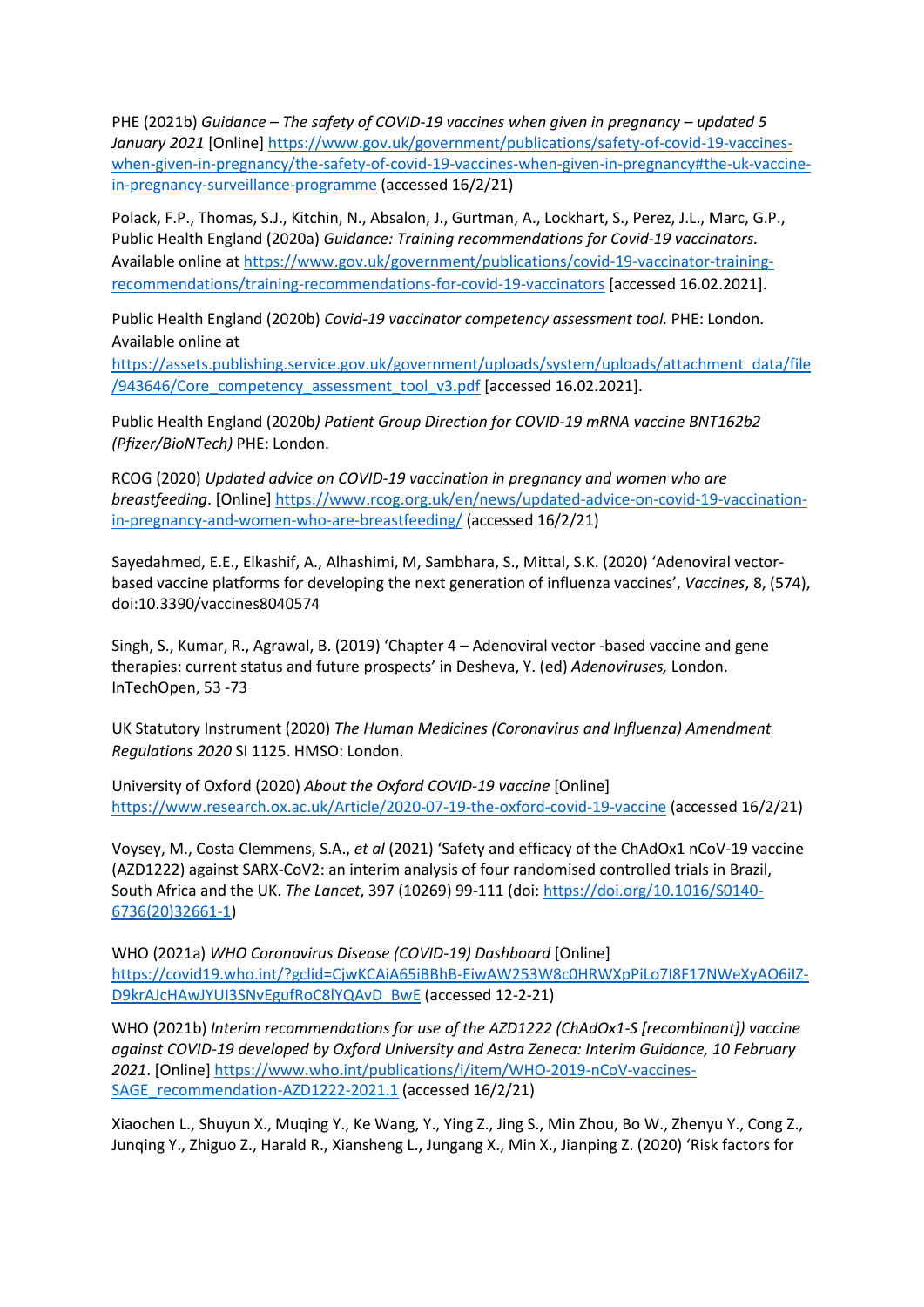severity and mortality in adult COVID-19 inpatients in Wuhan', *Journal of Allergy and Clinical Immunology*, 146 (1) 110-118